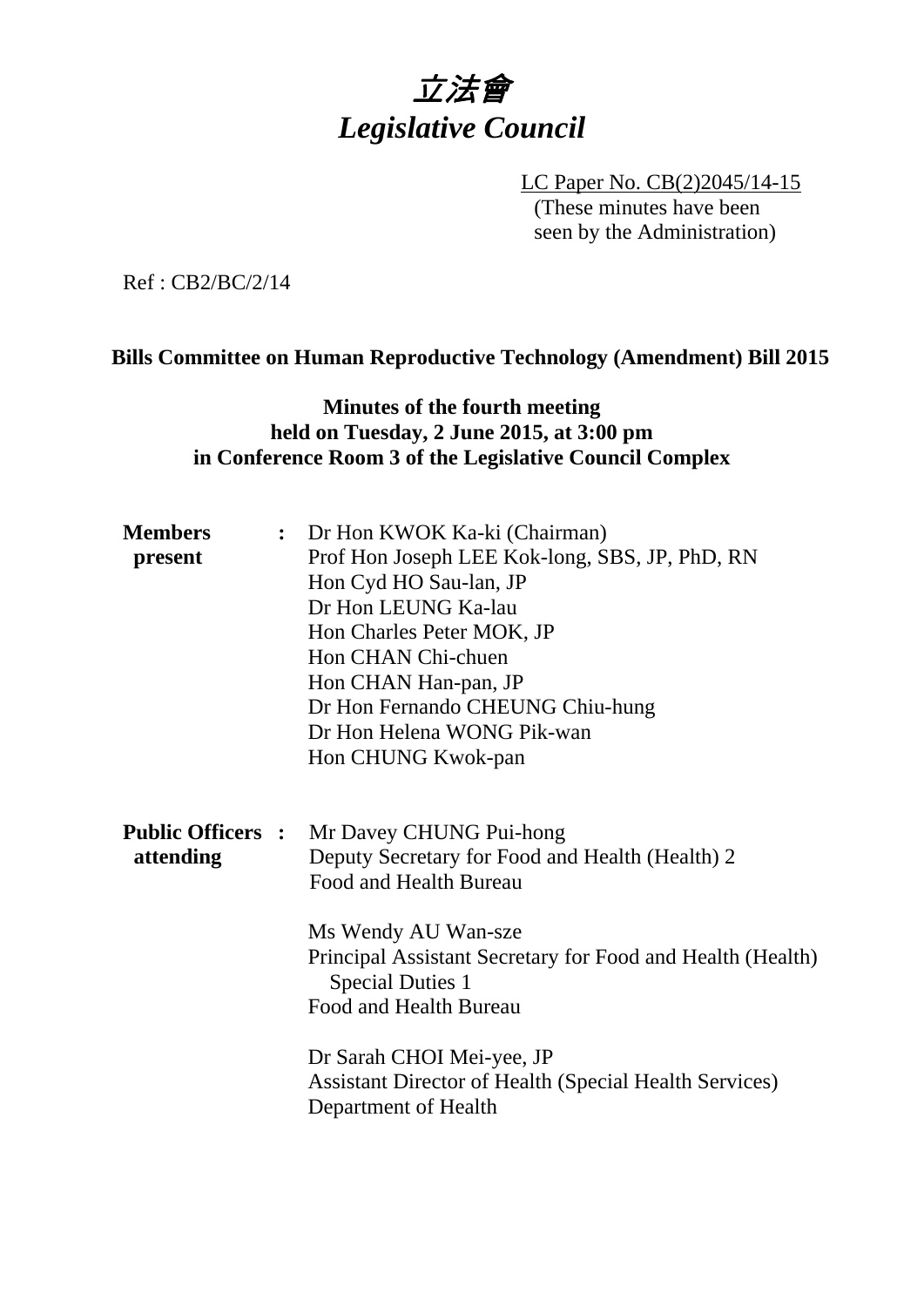|                               | Dr Kellie SO Pui-sheung<br>Principal Medical and Health Officer (3)<br>Department of Health |
|-------------------------------|---------------------------------------------------------------------------------------------|
|                               | Mr Jonathan LUK King-hang<br><b>Government Counsel</b><br>Department of Justice             |
| <b>Clerk</b> in<br>attendance | : Ms Maisie LAM<br>Chief Council Secretary (2) 5                                            |
| <b>Staff</b> in<br>attendance | : Miss Mimi CHANG<br><b>Assistant Legal Adviser 11</b>                                      |
|                               | Ms Priscilla LAU<br>Council Secretary (2) 5                                                 |
|                               | Ms Michelle LEE<br>Legislative Assistant (2) 5                                              |

#### Action

## **I. Meeting with the Administration**

[File Ref.: FH CR 1/6/3921/13, LC Paper Nos. LS53/14-15, CB(2)1188/14-15(02) to (06), CB(2)1309/14-15(04), CB(2)1337/14-15(02), CB(2)1426/14-15(01), CB(2)1561/14-15(01) and CB(3)493/14-15]

The Bills Committee deliberated (index of proceedings attached at **Annex**).

## Clause-by-clause examination

2. The Bills Committee commenced clause-by-clause examination of the Chinese text of the Bill up to clause 3.

### Follow-up actions required

Admin 3. The Chairman remarked that members in general were gravely concerned about the scope of the proposed offence which sought to cast the net so wide. The Administration was requested to consider moving Committee stage amendments to the proposed new section 15(3A) having regard to the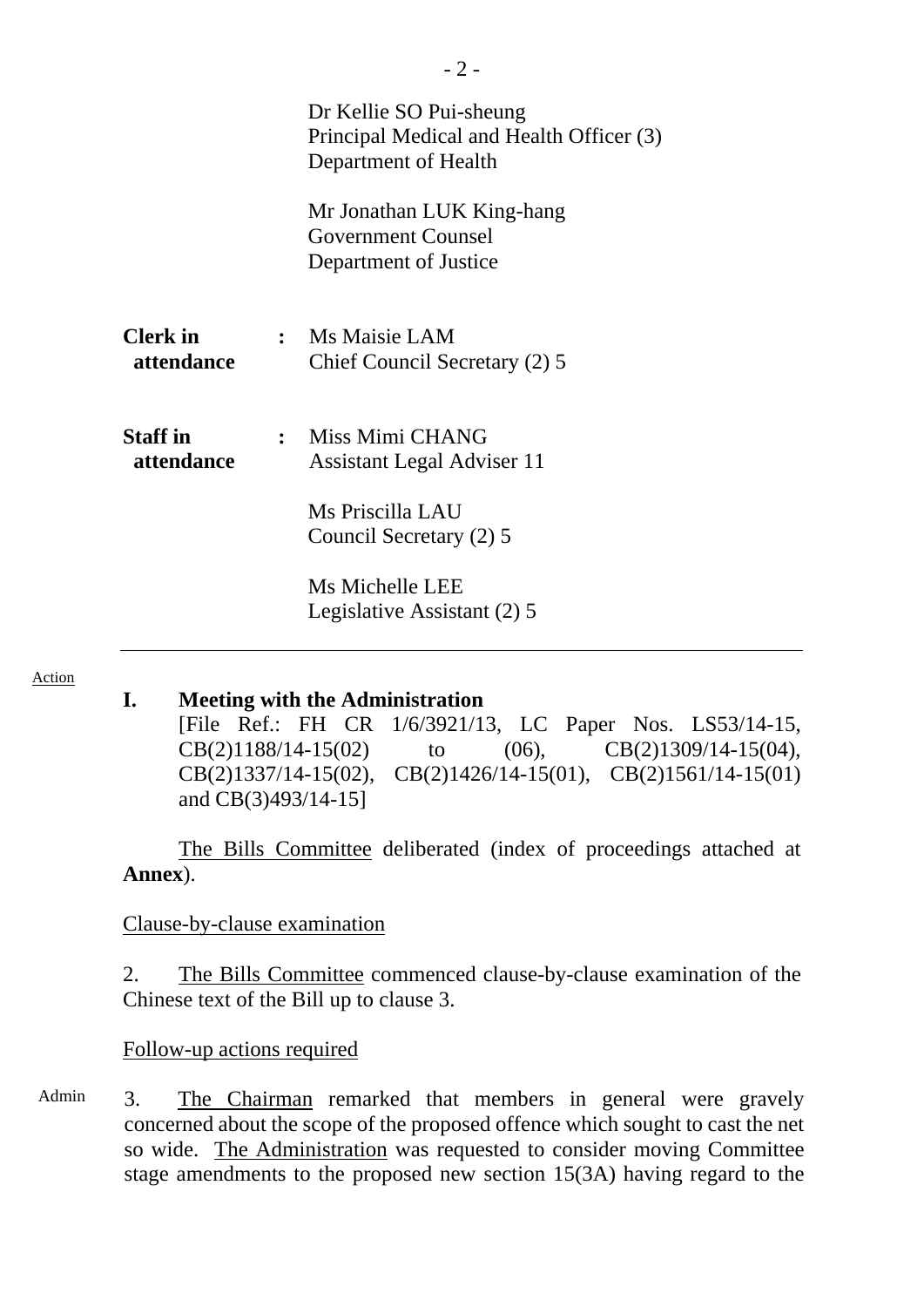- (a) the limits of territoriality in the proposed offence should be expressly stated such that it would only catch those who knowingly published or distributed, or caused to be published or distributed, the advertisement in Hong Kong;
- (b) replacing the Chinese rendition of the expression "purporting to" with "本意是" or "其用意是", such that those advertisements which appeared to be promoting, but not meant to promote, sex selection services would not be caught by the proposed offence; and
- (c) the proposed offence should not be applied to correspondence which was of a private nature and was not intended for commercial purposes, such as the mere acts of forwarding or sharing of a hyperlink on a webpage or other Internet platforms without any type of financial incentives or benefits. Reference could be made to the arrangement adopted in the Copyright (Amendment) Bill 2014 in this regard.

Admin Admin 4. The Administration and the Legal Adviser to the Bills Committee were requested to provide examples on the requirement of proof of "financial gain" in criminal offences in other ordinances for reference of the Bills Committee at the next meeting.

# **II. Any other business**

5. The Chairman said that the next meeting of the Bills Committee would be held in early July 2015. Members would be informed of the meeting arrangements in due course.

(*Post-meeting note*: With the concurrence of the Chairman, the fifth meeting of the Bills Committee has subsequently been scheduled for 6 July 2015 at 8:30 am.)

6. There being no other business, the meeting ended at 4:50 pm.

Council Business Division 2 Legislative Council Secretariat 25 August 2015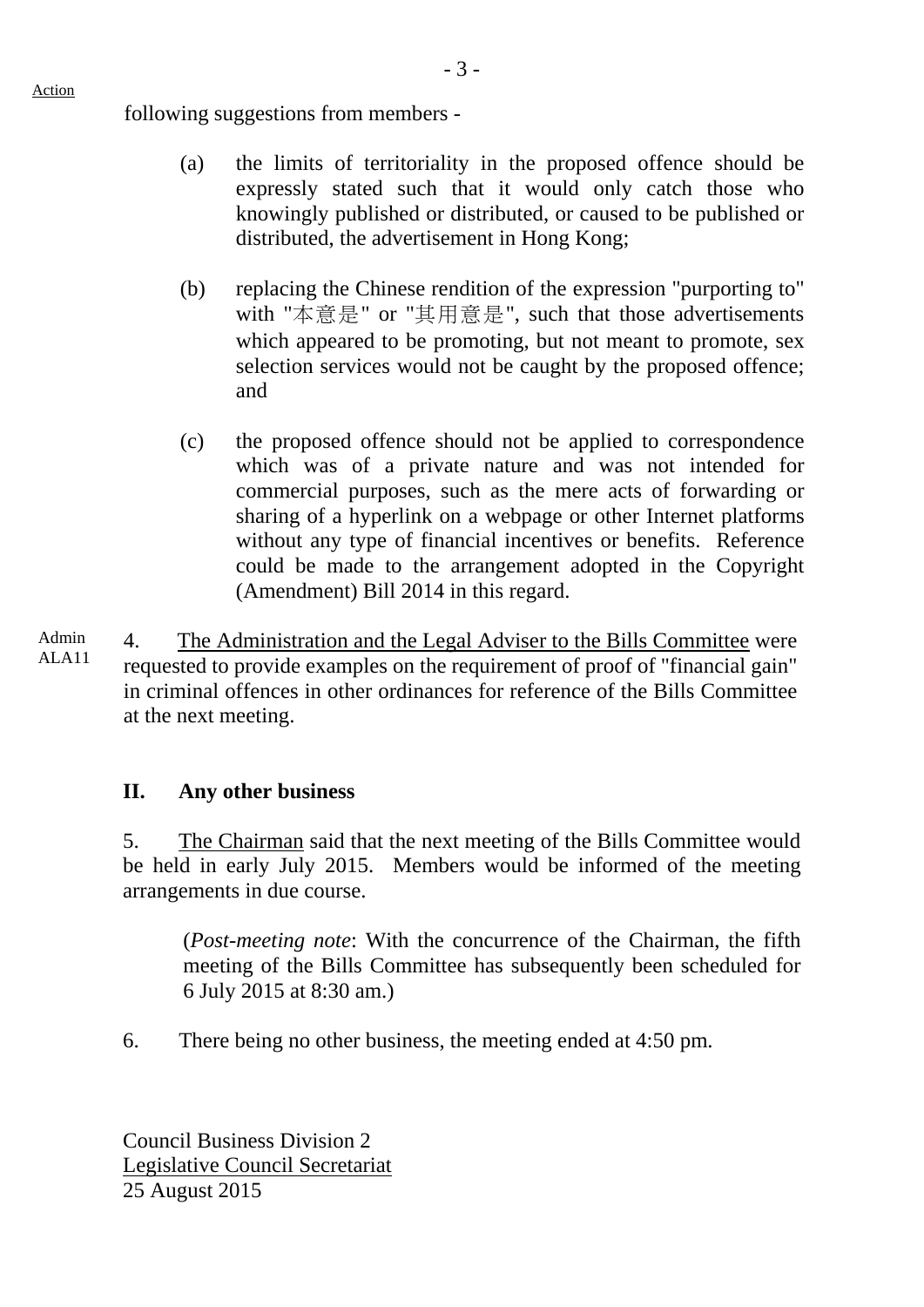# **Proceedings of the fourth meeting of the Bills Committee on Human Reproductive Technology (Amendment) Bill 2015 held on Tuesday, 2 June 2015, at 3:00 pm in Conference Room 3 of the Legislative Council Complex**

| <b>Time</b>          | <b>Speaker</b>                                 | Subject(s)/Discussion                                                                                                                                                                                                                                                                                                                                                                                                                                                                                                                                                                                                                                                                                                                                                                                                                                                                                                                                                                                                                                                                                                                                                                                                                                                                                                                                                                                                                                                                            | <b>Action</b> |
|----------------------|------------------------------------------------|--------------------------------------------------------------------------------------------------------------------------------------------------------------------------------------------------------------------------------------------------------------------------------------------------------------------------------------------------------------------------------------------------------------------------------------------------------------------------------------------------------------------------------------------------------------------------------------------------------------------------------------------------------------------------------------------------------------------------------------------------------------------------------------------------------------------------------------------------------------------------------------------------------------------------------------------------------------------------------------------------------------------------------------------------------------------------------------------------------------------------------------------------------------------------------------------------------------------------------------------------------------------------------------------------------------------------------------------------------------------------------------------------------------------------------------------------------------------------------------------------|---------------|
| marker               | Agenda item I: Meeting with the Administration |                                                                                                                                                                                                                                                                                                                                                                                                                                                                                                                                                                                                                                                                                                                                                                                                                                                                                                                                                                                                                                                                                                                                                                                                                                                                                                                                                                                                                                                                                                  | required      |
| $000150 -$<br>000339 | Chairman                                       | Opening remarks                                                                                                                                                                                                                                                                                                                                                                                                                                                                                                                                                                                                                                                                                                                                                                                                                                                                                                                                                                                                                                                                                                                                                                                                                                                                                                                                                                                                                                                                                  |               |
| $000340 -$<br>000522 | Admin                                          | Briefing by the Administration on its response to issues raised<br>at the meeting on 12 May 2015 (LC Paper No. $CB(2)1561/14$ -<br>$15(01)$ ).                                                                                                                                                                                                                                                                                                                                                                                                                                                                                                                                                                                                                                                                                                                                                                                                                                                                                                                                                                                                                                                                                                                                                                                                                                                                                                                                                   |               |
| $000523 -$<br>001220 | Chairman<br>ALA11<br>Admin                     | Referring to the Administration's written response to members'<br>concern about the potential liability of employees of parties<br>which published or distributed, or caused to be published or<br>distributed, an advertisement purporting to promote sex<br>selection as set out in paragraphs 4 to 6 of its paper, the Legal<br>Adviser to the Bills Committee's enquiry about whether it was<br>the legislative intent to hold employees of these parties liable<br>for the proposed offence and if not, the Administration should<br>consider providing defences for employees.<br>The Chairman's concern that in the absence of clauses of<br>exemption or defence for employees, an employee who merely<br>followed the instructions of his or her publisher employer to<br>arrange for the publication or distribution of advertisements<br>promoting sex selection services would likely to be caught by<br>the proposed new section $15(3A)$ ; and his enquiry about the<br>case law in relation to employees being convicted of offences<br>of having published or distributed prohibited advertisements<br>under the laws of Hong Kong.<br>The Administration's advice that -<br>to establish the offence under the proposed new<br>(a)<br>section 15(3A), the prosecution had to prove not only the<br>actus reus but also the mens rea and that the actus reus<br>and mens rea coincide. The mens rea included, among<br>others, the intention to get the advertisement purporting |               |
|                      |                                                | to promote sex selection services published or distributed<br>(i.e. the meaning carried by the word "cause"), and<br>knowledge about the content or the subject matter to be<br>conveyed by the advertisement; and                                                                                                                                                                                                                                                                                                                                                                                                                                                                                                                                                                                                                                                                                                                                                                                                                                                                                                                                                                                                                                                                                                                                                                                                                                                                               |               |
|                      |                                                | according to the judgment handed down by the Privy<br>(b)<br>Council in Attorney General of Hong Kong v Tse Hung-<br>lit [1986] AC 876 as cited in the Administration's paper,<br>the word "cause" was used in a statutory definition that<br>the accused had contemplated or desired that the act<br>would ensue and it was done on his express or implied<br>authority or as a result of him exercising control or                                                                                                                                                                                                                                                                                                                                                                                                                                                                                                                                                                                                                                                                                                                                                                                                                                                                                                                                                                                                                                                                             |               |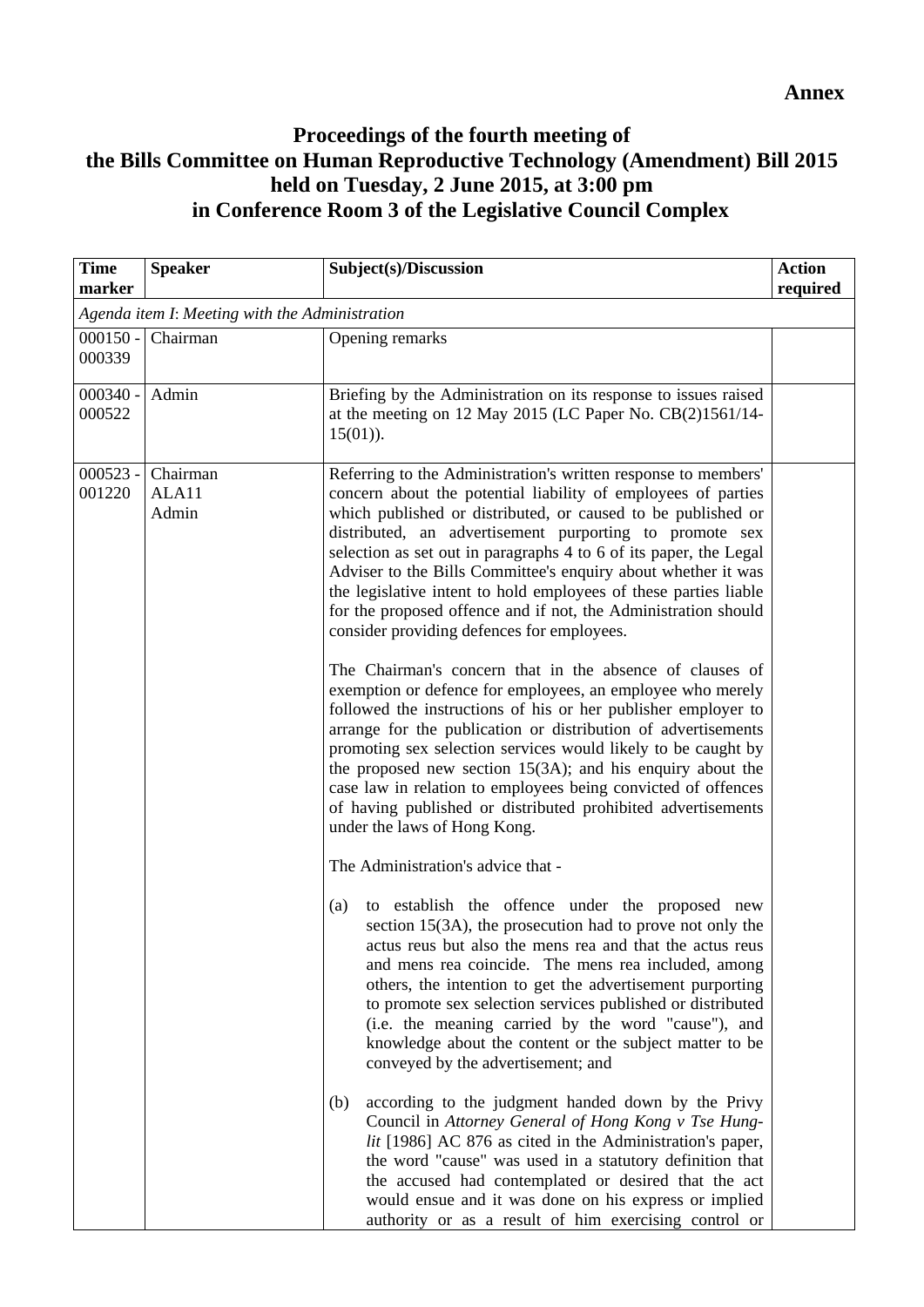| <b>Time</b>          | <b>Speaker</b>    | Subject(s)/Discussion                                                                                                                                                                                                                                                                                                                                                                                                                                                                                                                                                                                                                                                                                                                                                                                                                                                                                                                                                                                | <b>Action</b> |
|----------------------|-------------------|------------------------------------------------------------------------------------------------------------------------------------------------------------------------------------------------------------------------------------------------------------------------------------------------------------------------------------------------------------------------------------------------------------------------------------------------------------------------------------------------------------------------------------------------------------------------------------------------------------------------------------------------------------------------------------------------------------------------------------------------------------------------------------------------------------------------------------------------------------------------------------------------------------------------------------------------------------------------------------------------------|---------------|
| marker               |                   |                                                                                                                                                                                                                                                                                                                                                                                                                                                                                                                                                                                                                                                                                                                                                                                                                                                                                                                                                                                                      | required      |
|                      |                   | influence over the other person. Having regard to the<br>above, it would be very unlikely that the mens rea of an<br>employee who took part in the advertising process would<br>fall into the scope of "causing (to be published or<br>distributed)" and be caught by the proposed new section<br>$15(3A)$ ; and                                                                                                                                                                                                                                                                                                                                                                                                                                                                                                                                                                                                                                                                                     |               |
|                      |                   | in response to the request made by the Bills Committee at<br>(c)<br>the meeting on 12 May 2015, the Administration had<br>conducted a search of Hong Kong cases using the generic<br>search terms of "advertisement" and "offence". It was<br>unable to find any relevant reported criminal case that<br>was relevant to the issues at hand or contained the<br>elements of offences in the Bill.                                                                                                                                                                                                                                                                                                                                                                                                                                                                                                                                                                                                    |               |
| $001221 -$<br>001719 | Chairman<br>Admin | The Chairman's enquiry about the parties convicted under the<br>Undesirable Medical Advertisements Ordinance (Cap. 231)<br>("UMAO") and whether financial gain was one of the major<br>considerations of the Department of Justice ("DoJ") in<br>determining whether to prosecute a person for the offence<br>under UMAO.                                                                                                                                                                                                                                                                                                                                                                                                                                                                                                                                                                                                                                                                            |               |
|                      |                   | The Administration's advice that according to records of the<br>Department of Health ("DH"), there were a total of 31<br>advertisements involved in prosecution action and conviction<br>of contravening UMAO for the period of 2012 to<br>30 April 2015. The parties convicted included publishers,<br>treatment providers, product distributors and retailers. No<br>employees were convicted in respect of the offence. While DH<br>was not in a position to speak on behalf of DoJ on their<br>considerations in determining the parties to be prosecuted for<br>these 31 advertisements, the above figures showed that due<br>consideration had been given to the general public interest<br>criteria under DoJ's Prosecution Code in deciding the parties to<br>be prosecuted. It should be noted the main focus of the<br>enforcement actions under UMAO was to provide a deterrent<br>effect in order to safeguard public health, and prosecuting<br>employees was unlikely to achieve this. |               |
| $001720 -$<br>002134 | Chairman<br>Admin | In response to the Chairman's enquiry about the reason why the<br>Administration could not provide the prosecution figures<br>relating to advertisements on the Internet, the Administration's<br>explanation that it was unable to conduct full background<br>research for each provision containing the wordings "Internet",<br>"online", "advertise", "advertising" and "advertisement" which<br>were found in over 220 ordinances or subsidiary legislations and<br>the relevant records of prosecutions.                                                                                                                                                                                                                                                                                                                                                                                                                                                                                        |               |
| $002135 -$<br>002200 | Chairman          | Commencement of clause-by-clause examination of the Bill                                                                                                                                                                                                                                                                                                                                                                                                                                                                                                                                                                                                                                                                                                                                                                                                                                                                                                                                             |               |
| $002201 -$           | Admin             | Examination of the long title and clause 1                                                                                                                                                                                                                                                                                                                                                                                                                                                                                                                                                                                                                                                                                                                                                                                                                                                                                                                                                           |               |
| 002254               |                   | The Administration's advice that it might allow several months<br>after the passage of the Bill to inform the local media, local<br>Internet webpage operators and servers, and other relevant<br>stakeholders to prepare for compliance of the new offence.                                                                                                                                                                                                                                                                                                                                                                                                                                                                                                                                                                                                                                                                                                                                         |               |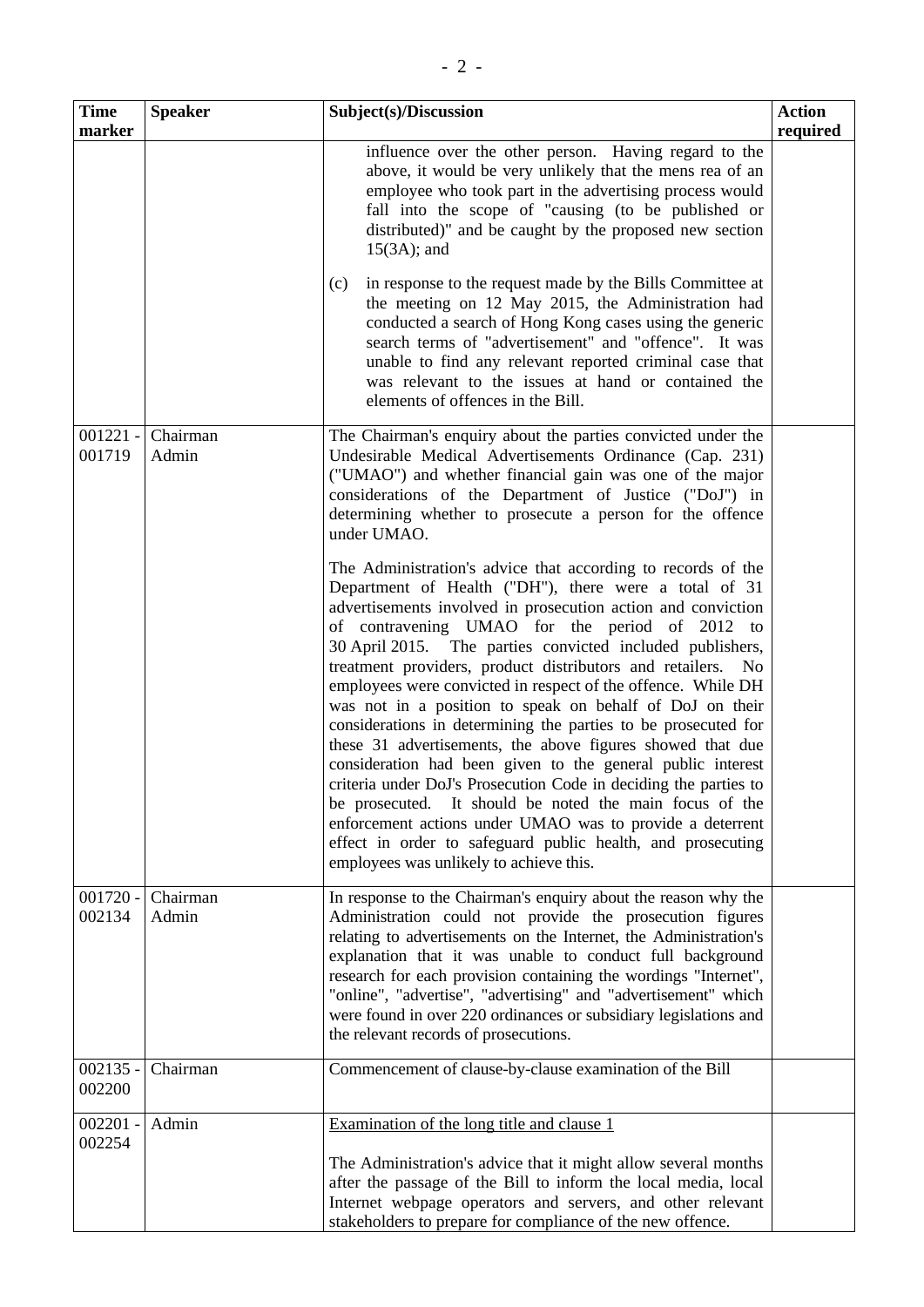| <b>Time</b><br>marker | <b>Speaker</b>    | Subject(s)/Discussion                                                                                                                                                                                                                                                                                                                                                                                                                                                                                                                                                                                                                                                                                                                                                                                                              | <b>Action</b><br>required |
|-----------------------|-------------------|------------------------------------------------------------------------------------------------------------------------------------------------------------------------------------------------------------------------------------------------------------------------------------------------------------------------------------------------------------------------------------------------------------------------------------------------------------------------------------------------------------------------------------------------------------------------------------------------------------------------------------------------------------------------------------------------------------------------------------------------------------------------------------------------------------------------------------|---------------------------|
| $002255 -$            | Admin             | Examination of clause 2                                                                                                                                                                                                                                                                                                                                                                                                                                                                                                                                                                                                                                                                                                                                                                                                            |                           |
| 004241                | Chairman<br>ALA11 | Examination of clause 3                                                                                                                                                                                                                                                                                                                                                                                                                                                                                                                                                                                                                                                                                                                                                                                                            |                           |
|                       |                   | In response to the Chairman's enquiry about the parties to be<br>prosecuted for the publication of an advertisement promoting<br>sex selection services which were offered by an overseas<br>service provider in local newspapers, the Administration's<br>advice that the offence under the proposed new section 15(3A)<br>aimed at imposing criminal responsibility on (a) companies<br>that offered sex selection services and initiated the advertising<br>activities; (b) agents that assisted such companies to advertise<br>sex selection services in Hong Kong; and (c) media agencies or<br>companies that provided the platform for such advertisements.<br>The legislative intent was to hold the persons-in-charge, but<br>not the employees, of these companies liable.                                               |                           |
|                       |                   | Referring to the Administration's response set out in<br>paragraphs 20 and 21 of LC Paper No. $CB(2)1426/14-15(01)$<br>and the principle that criminal jurisdiction in Hong Kong was<br>territorial, the Legal Adviser to the Bills Committee's enquiry<br>about how the proposed new section $15(3A)$ as presently<br>drafted, which made no reference to any extra-territorial<br>application in respect of the proposed offence, would have the<br>legal effect of covering those acts of publishing or distributing,<br>or causing to publish or distribute, such advertisements by<br>individuals who were not physically present in Hong Kong.                                                                                                                                                                               |                           |
|                       |                   | The Administration's advice that -                                                                                                                                                                                                                                                                                                                                                                                                                                                                                                                                                                                                                                                                                                                                                                                                 |                           |
|                       |                   | it should be noted that where the contents of the<br>(a)<br>advertisements concerned appeared to target at people<br>residing in Hong Kong (e.g. providing local addresses,<br>phone numbers and/or the service fees quoted in Hong<br>Kong Dollars) and could be viewed in Hong Kong, there<br>might be a prima facie case for contravention of the<br>proposed offence. For those operating these overseas<br>websites or initiating the publishing or distributing of<br>these advertisements abroad, they might still be<br>considered liable under the proposed offence if there was<br>sufficient evidence to show that they had committed the<br>offence under the proposed new section 15(3A).<br>Depending on circumstances of individual cases, these<br>persons might be prosecuted should they be in Hong<br>Kong; and |                           |
|                       |                   | while there were greater difficulties in collecting evidence<br>(b)<br>and taking enforcement actions outside the territory of<br>Hong Kong, it was not advisable to exclude fully from the<br>regulatory regime advertisements posted on overseas<br>Internet websites and servers as well as those acts which<br>were committed abroad as this would undermine the<br>effectiveness of the legislative proposal.                                                                                                                                                                                                                                                                                                                                                                                                                 |                           |
|                       |                   | The Legal Adviser to the Bills Committee's view that if the act<br>of publishing or distributing (including uploading on the                                                                                                                                                                                                                                                                                                                                                                                                                                                                                                                                                                                                                                                                                                       |                           |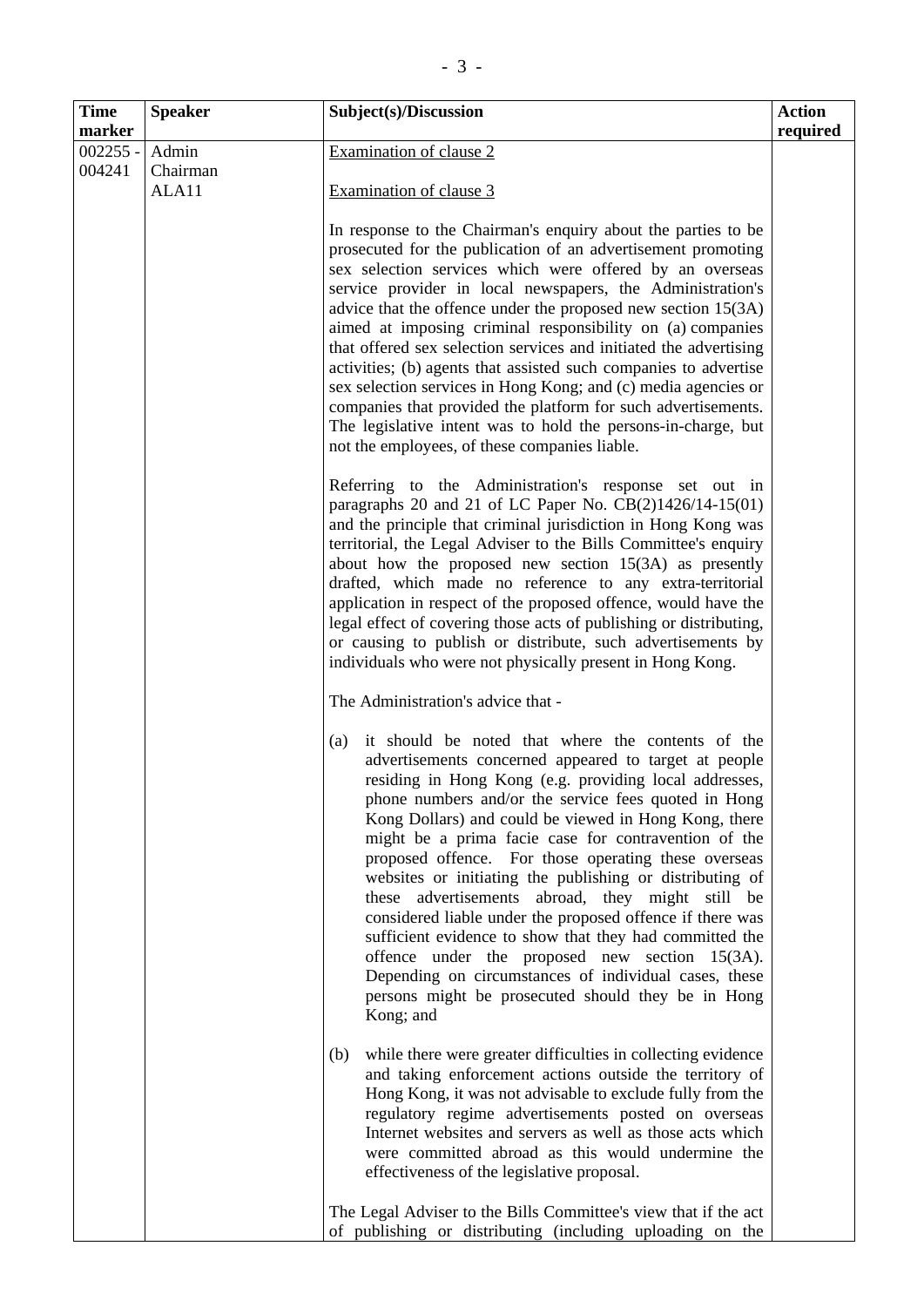| <b>Time</b><br>marker | <b>Speaker</b>                       | Subject(s)/Discussion                                                                                                                                                                                                                                                                                                                                                                                                                                                                                                                                                                                                                                                                                                                                                                                                                                                    | <b>Action</b><br>required |
|-----------------------|--------------------------------------|--------------------------------------------------------------------------------------------------------------------------------------------------------------------------------------------------------------------------------------------------------------------------------------------------------------------------------------------------------------------------------------------------------------------------------------------------------------------------------------------------------------------------------------------------------------------------------------------------------------------------------------------------------------------------------------------------------------------------------------------------------------------------------------------------------------------------------------------------------------------------|---------------------------|
|                       |                                      | Internet) the relevant advertisement was not done in Hong<br>Kong, it should not fall within the scope of the proposed new<br>section 15(3A). The Legal Adviser to the Bills Committee<br>enquired with the Administration whether there was any case<br>authorities indicating that the mere fact that an advertisement<br>could be viewed in Hong Kong could be construed as<br>distributing that advertisement in Hong Kong. The Legal<br>Adviser to the Bills Committee referred to the Canadian cases<br>cited by the Administration in its written response and opined<br>that those cases were related to the civil claim of defamation<br>which had its own unique definition on "publishing" and<br>"distributing" and hence, those cases might not be applicable to<br>the proposed new section 15(3A).                                                        |                           |
| $004244 -$<br>004820  | Chairman<br>ALA11<br>Admin           | On the Chairman's enquiry about whether an organization<br>would be held liable for the proposed offence if it distributed at<br>a local forum an overseas magazine the content of which<br>included, among others, an advertisement promoting an overseas<br>service provider's sex selections services using reproductive<br>technology ("RT") procedures, the Administration's advice that<br>the establishment of the proposed offence required proof<br>beyond reasonable doubt that the above act of distribution of<br>the advertisement was done "knowingly".                                                                                                                                                                                                                                                                                                    |                           |
| $004821 -$<br>011304  | Chairman<br>Dr LEUNG Ka-lau<br>Admin | Dr LEUNG Ka-lau's view that since criminal jurisdiction in<br>Hong Kong was territorial, the drafting of the proposed new<br>section 15(3A) should be revised to the effect that the offence<br>would be limited to catch only those persons who published or<br>distributed, or caused to publish or distribute, an advertisement<br>promoting sex selection services in Hong Kong. In the case of<br>promotion on the Internet, it should be the location where the<br>acts of uploading the advertisement took place, rather than the<br>location of the servers and webpages, that mattered. The factor<br>of whether it would be difficult for the enforcement agencies to<br>collect evidence and take enforcement actions should not come<br>into play in determining the scope of the offence.<br>The Administration's response that except for situations where |                           |
|                       |                                      | special provisions were set out in the ordinance, courts in Hong<br>Kong were not concerned with conduct abroad. There was a<br>presumption in construing a statute creating an offence that was<br>not intended to make conduct taking place outside the<br>territorial jurisdiction of Hong Kong an offence triable in a<br>Hong Kong court. From the law drafting perspective, it was<br>not necessary to expressly limit the territorial application of the<br>offence, as the territorial element was implied.                                                                                                                                                                                                                                                                                                                                                      |                           |
|                       |                                      | The Legal Adviser to the Bills Committee's concern that the<br>written response given by the Administration<br>under<br>paragraph 21 of LC Paper No. CB(2)1426/14-15(01),<br>according to which those who initiated the publishing or<br>distributing of these advertisements abroad and were not<br>residing in Hong Kong might still be considered liable under<br>the proposed offence if there was sufficient evidence to show<br>that they had committed all the necessary elements of the<br>offence concerned, seemed to be contradictory to the current                                                                                                                                                                                                                                                                                                          |                           |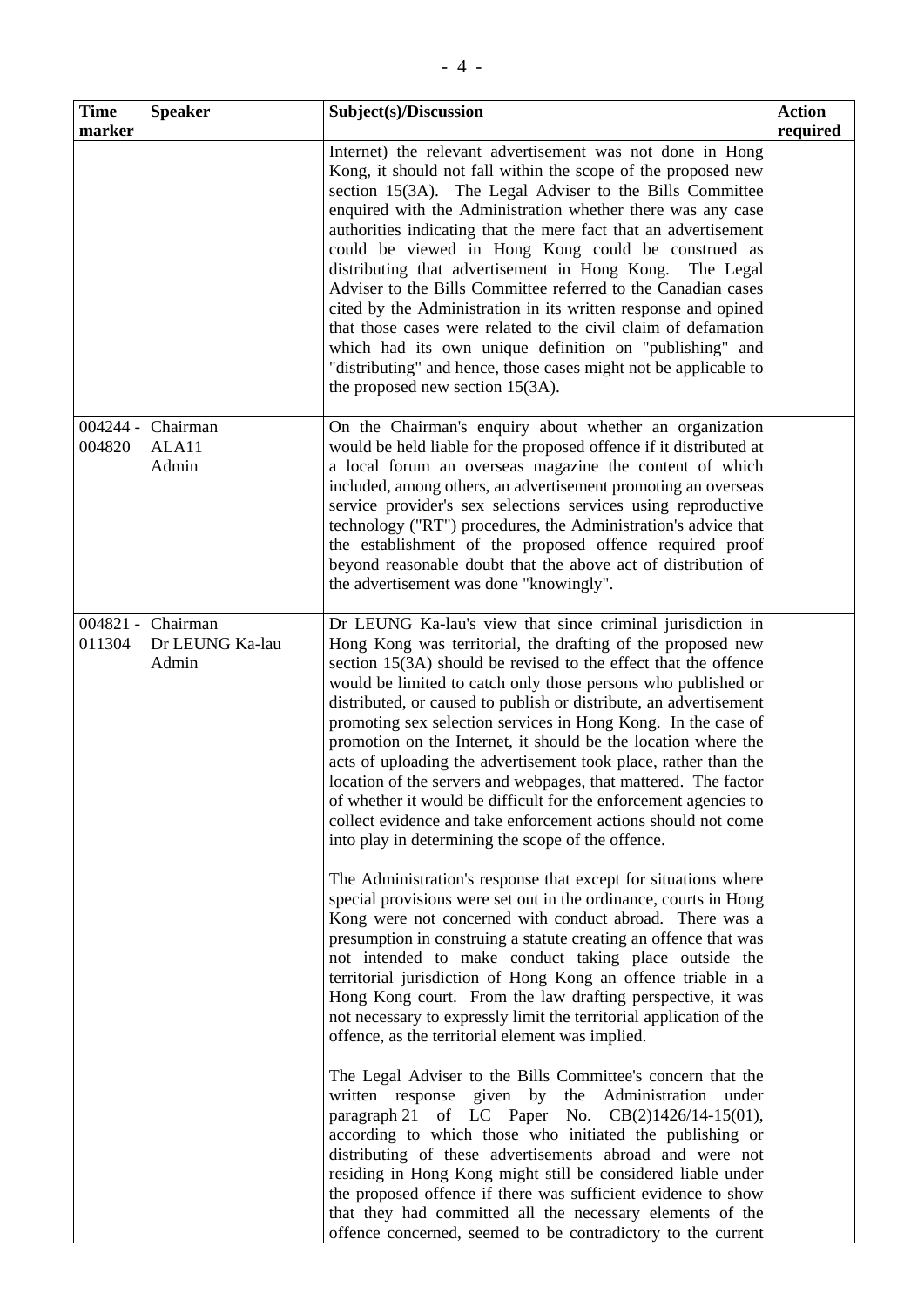| <b>Time</b><br>marker | <b>Speaker</b>                                | Subject(s)/Discussion                                                                                                                                                                                                                                                                                                                                                                                                                                                                                                                                                                                                                                                                                                                                                                                                                                                                                                                                                                                                                                                                                                                                                                                                                                                                                                           | <b>Action</b><br>required |
|-----------------------|-----------------------------------------------|---------------------------------------------------------------------------------------------------------------------------------------------------------------------------------------------------------------------------------------------------------------------------------------------------------------------------------------------------------------------------------------------------------------------------------------------------------------------------------------------------------------------------------------------------------------------------------------------------------------------------------------------------------------------------------------------------------------------------------------------------------------------------------------------------------------------------------------------------------------------------------------------------------------------------------------------------------------------------------------------------------------------------------------------------------------------------------------------------------------------------------------------------------------------------------------------------------------------------------------------------------------------------------------------------------------------------------|---------------------------|
|                       |                                               | drafting of the proposed new section 15(3A) and the<br>Administration's response given above. In her view, unless it<br>had been expressly provided, the proposed new section 15(3A)<br>would not have any extra-territorial effect as claimed by the<br>Administration.                                                                                                                                                                                                                                                                                                                                                                                                                                                                                                                                                                                                                                                                                                                                                                                                                                                                                                                                                                                                                                                        |                           |
|                       |                                               | The Administration's advice that -                                                                                                                                                                                                                                                                                                                                                                                                                                                                                                                                                                                                                                                                                                                                                                                                                                                                                                                                                                                                                                                                                                                                                                                                                                                                                              |                           |
|                       |                                               | it was noted that advertisements promoting sex selection<br>(a)<br>services appeared from time to time involved both<br>overseas and local parties. In the context of paragraph 21<br>of LC Paper No. $CB(2)1426/14-15(01)$ , the policy intent<br>was to target at those parties who manipulated local or<br>overseas publishing and distribution operations, media<br>agencies, local or overseas agents, and/or servers outside<br>of Hong Kong to arrange for publishing or distributing of<br>sex selection advertisement outside of Hong Kong but<br>targeted at Hong Kong people; and                                                                                                                                                                                                                                                                                                                                                                                                                                                                                                                                                                                                                                                                                                                                    |                           |
|                       |                                               | it should be noted that even the acts of uploading the<br>(b)<br>advertisements took place outside Hong Kong and such<br>advertisements were stored in overseas servers, the<br>parties might be liable for the proposed offence if there<br>was evidence to prove that the advertisements were<br>intended for Hong Kong audience who received them.                                                                                                                                                                                                                                                                                                                                                                                                                                                                                                                                                                                                                                                                                                                                                                                                                                                                                                                                                                           |                           |
|                       |                                               | At the request of the Chairman, the Administration undertook<br>to provide a written response as to whether the limits of<br>territoriality in the offence should be expressly stated in the<br>proposed new section 15(3A) such that it would only catch<br>those who knowingly published or distributed, or caused to be<br>published or distributed, the advertisement in Hong Kong.                                                                                                                                                                                                                                                                                                                                                                                                                                                                                                                                                                                                                                                                                                                                                                                                                                                                                                                                         | <b>Admin</b>              |
| $011305 -$<br>013002  | Chairman<br>ALA11<br>Admin<br>Dr LEUNG Ka-lau | The Legal Adviser to the Bills Committee's suggestion that if<br>the Administration wished to use the expression of "purporting<br>to", they might consider using "本意是" or "其用意是"<br>instead of "看來是" as the Chinese rendition. In response to<br>the Administration's claim that many legislative provisions also<br>contained the Chinese expression "看來是", the Legal Adviser<br>to the Bills Committee pointed out that many of those<br>provisions were related to admissibility of documents in court<br>proceedings, which was not the situation here. Using the<br>expression "看來是" would also have an undesirable effect of<br>focusing on the "appearance", rather than the "substance", of<br>an advertisement when determining whether the advertisement<br>was caught by the proposed new section 15(3A).<br>The Chairman and Dr LEUNG Ka-lau's view that it was more<br>appropriate to use "本意是" or "其用意是" as the Chinese<br>rendition of the expression "purporting to" in order to narrow<br>down the scope of the proposed offence, such that those<br>advertisements which appeared to be promoting, but not meant<br>to promote, sex selection services would not be caught by the<br>proposed new section 15(3A). In Dr LEUNG Ka-lau's view,<br>whether the advertisement published or distributed was meant |                           |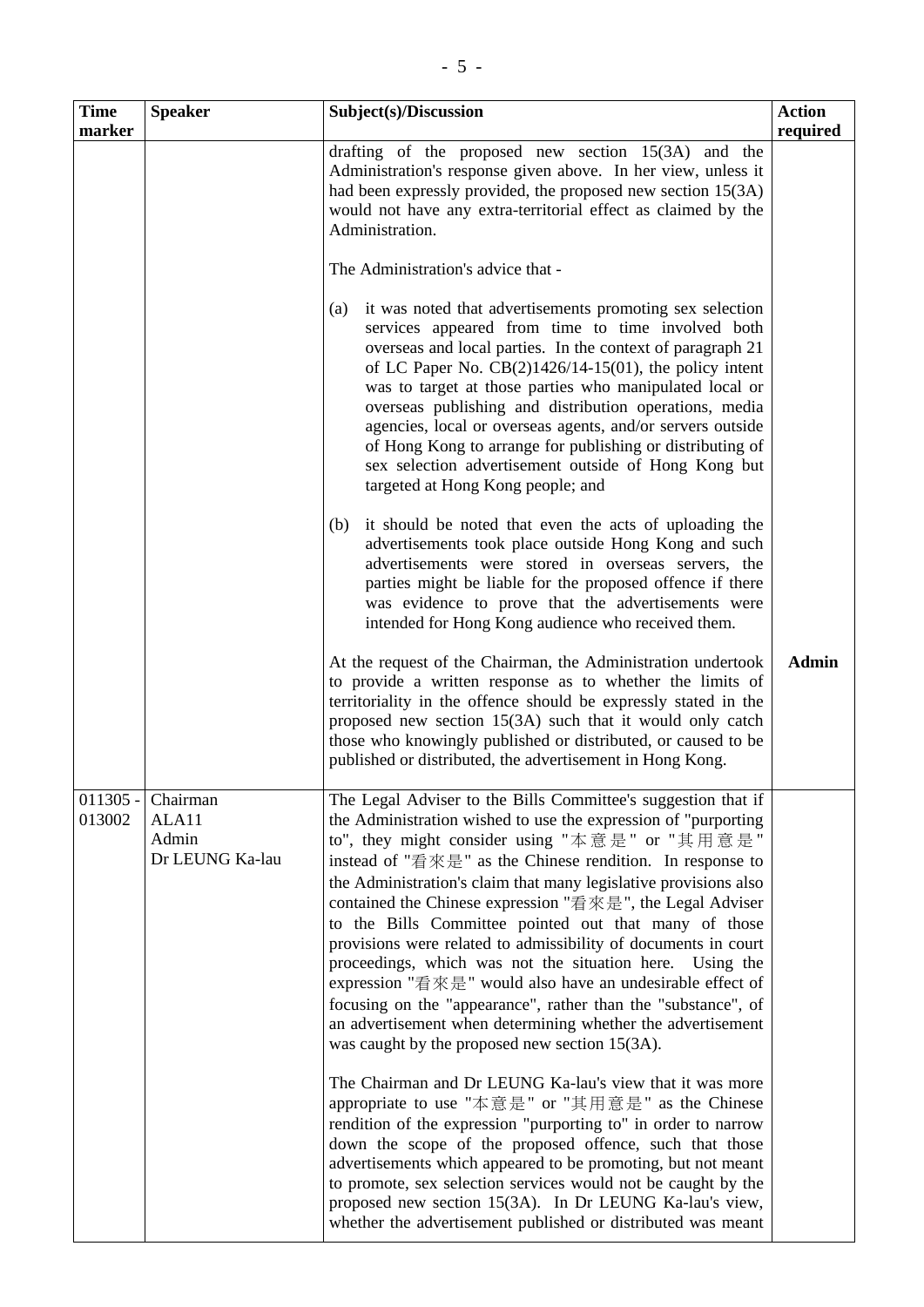| <b>Time</b>          | <b>Speaker</b>                               | Subject(s)/Discussion                                                                                                                                                                                                                                                                                                                                                                                                                                                                                                                                                                                                                                                                                                                                 | <b>Action</b> |
|----------------------|----------------------------------------------|-------------------------------------------------------------------------------------------------------------------------------------------------------------------------------------------------------------------------------------------------------------------------------------------------------------------------------------------------------------------------------------------------------------------------------------------------------------------------------------------------------------------------------------------------------------------------------------------------------------------------------------------------------------------------------------------------------------------------------------------------------|---------------|
| marker               |                                              | to promote sex selection services should be left for the court to                                                                                                                                                                                                                                                                                                                                                                                                                                                                                                                                                                                                                                                                                     | required      |
|                      |                                              | decide.                                                                                                                                                                                                                                                                                                                                                                                                                                                                                                                                                                                                                                                                                                                                               |               |
|                      |                                              | The Administration's advice that -                                                                                                                                                                                                                                                                                                                                                                                                                                                                                                                                                                                                                                                                                                                    |               |
|                      |                                              | the policy intent was that the proposed offence should<br>(a)<br>cover advertisements which presented or implied the<br>provision of sex selection services with different forms<br>and manner of presentations, explicit or suggestive<br>pictures or phrases so as to reduce the room for such<br>advertisements trying to circumventing the legislation.<br>The expression "purporting to" was intended to capture<br>those advertisements that appeared to be promoting sex<br>selection services, without the need of considering<br>whether those promoted services were in fact of proven or<br>unproven effectiveness in achieving sex selection. The<br>Chinese text "看來是" was used to render "purporting to"<br>in the present context; and |               |
|                      |                                              | in the light of members' concern regarding the scope of<br>(b)<br>the Chinese text "看來是", the Administration would<br>further consider the drafting of the proposed new<br>section 15(3A) and provide a written response in this<br>regard.                                                                                                                                                                                                                                                                                                                                                                                                                                                                                                           | <b>Admin</b>  |
| $013003 -$<br>014706 | Chairman<br>Dr Helena WONG<br>Admin<br>ALA11 | Dr Helena WONG's enquiry about whether the forwarding or<br>sharing of a hyperlink containing information on sex selection<br>services through private emails or social networking platform<br>(e.g. Facebook) would constitute the distribution or publication<br>of advertisements promoting sex selection services under the<br>proposed new section 15(3A).                                                                                                                                                                                                                                                                                                                                                                                       |               |
|                      |                                              | Mr CHAN Chi-chuen's enquiry as to whether a person sharing<br>a hyperlink of a YouTube video originated from overseas<br>which promoted sex selection services offered by an overseas<br>service provider would be held liable for the proposed offence.                                                                                                                                                                                                                                                                                                                                                                                                                                                                                              |               |
|                      |                                              | At the invitation of the Chairman, the Legal Adviser to the<br>Bills Committee's advice that the Administration was invited,<br>vide her letter dated 16 April 2015 (LC Paper No.<br>$CB(2)1309/14-15(04)$ , to consider if it was necessary to<br>expressly provide that the proposed new section 15(3A) did not<br>apply to correspondence which was of a private nature and was<br>not intended for commercial purposes.                                                                                                                                                                                                                                                                                                                           |               |
|                      |                                              | The Administration's advice that -                                                                                                                                                                                                                                                                                                                                                                                                                                                                                                                                                                                                                                                                                                                    |               |
|                      |                                              | the Canadian case <i>Crookes</i> v Newton 2011 SCC 47 might<br>(a)<br>serve as a reference. In the case, the Supreme Court of<br>Canada held that a hyperlink, by itself, should never be<br>seen as "publication" of the content to which it referred.<br>Only when a hyperlinker presented content from the<br>hyperlinked material in a way that actually repeated the<br>content, should that content be considered to be<br>"published" by the hyperlinker; and                                                                                                                                                                                                                                                                                  |               |